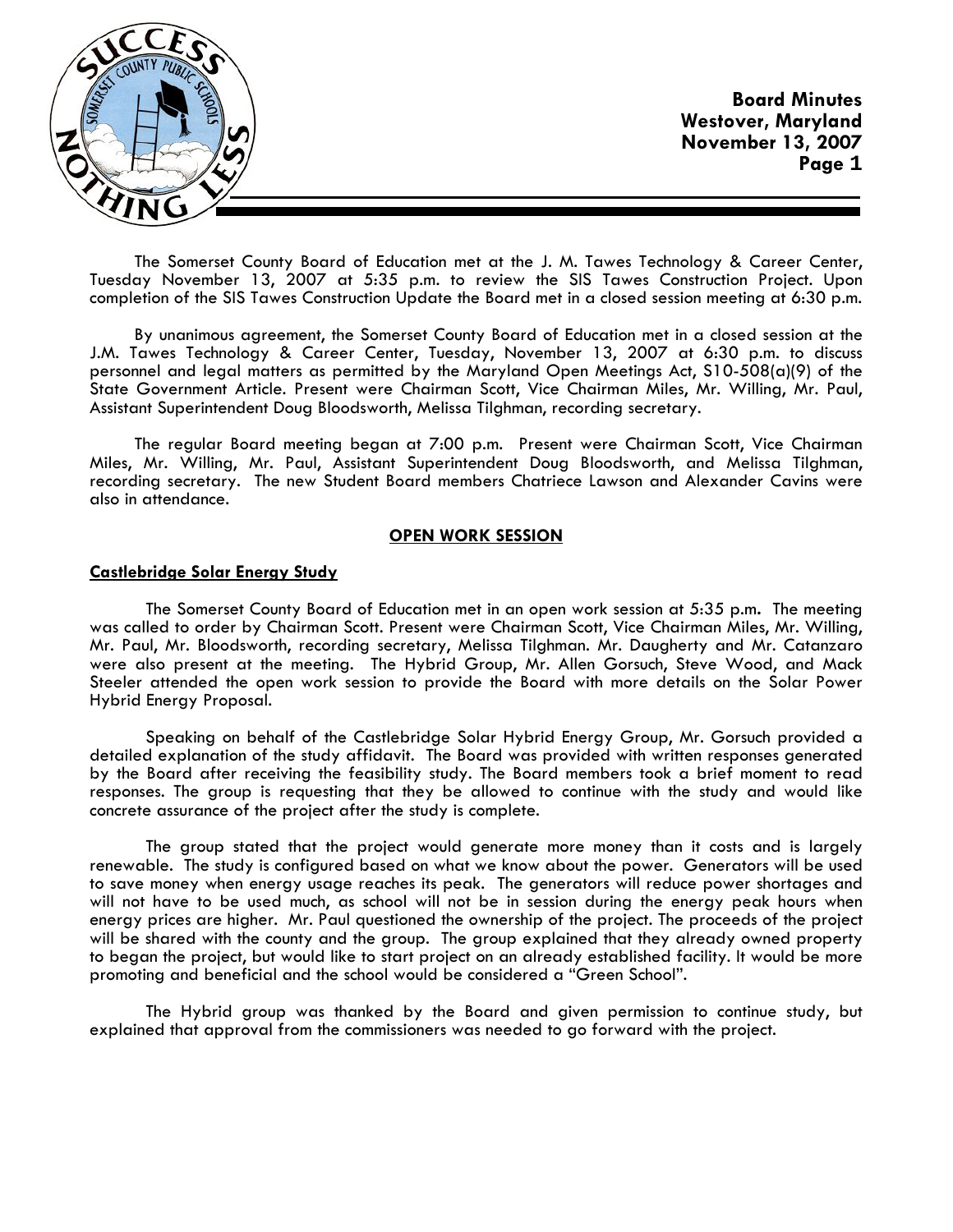# **Change Order Request**

 Mr. Catanzaro provided the Board with a brief update on the status of the SIS project. The Board was informed that 65% of SIS was complete and the entirety of the project should be by November 30, 2007, but would be no later than Christmas Break.

Mr. Daugherty provided the Board with change order requests #43 to #48.

# **REGULAR SESSION AGENDA**

# **1. Call to Order**

The meeting was called to order by Chairman Scott at 7:00 p.m.

# **2. Roll Call**

The roll was called by Melissa Tilghman indicating that four Board members and the Assistant Superintendent were present. Mr. Pruitt asked to be excused. Student Board Members Chatriece Lawson and Alexander Cavins were also present.

### **3. Declaration of Quorum**

Chairman Scott declared a quorum to be present.

### **4. Pledge of Allegiance**

Chairman Scott led the Board in the Pledge of Allegiance.

# **5. Approval of Minutes**

 A motion was called for by Chairman Scott, moved by Mr. Willing and seconded by Mr. Paul to approve the minutes of October 16, 2007. The vote was unanimous.

# **6. Adoption of Agenda**

 A motion was called for by Chairman Scott, moved by Mr. Willing and seconded by Vice Chairman Miles to adopt the amended agenda. Item 11-B was removed.

# **7. Public Participation**

 Bobby Wells spoke to the Board regarding the Octoberfest held at Deal Island Elementary School. Mr. Wells is a parent of a student attending this school. He explained that upon his arrival at the school's function he was directed to the cafeteria and was not given the real reason why. He later found out that a student attending the school was diagnosed with a communicable disease and was upset that he wasn't informed. The school did however follow proper procedure, sterilized the room and directed the party to another location in the building.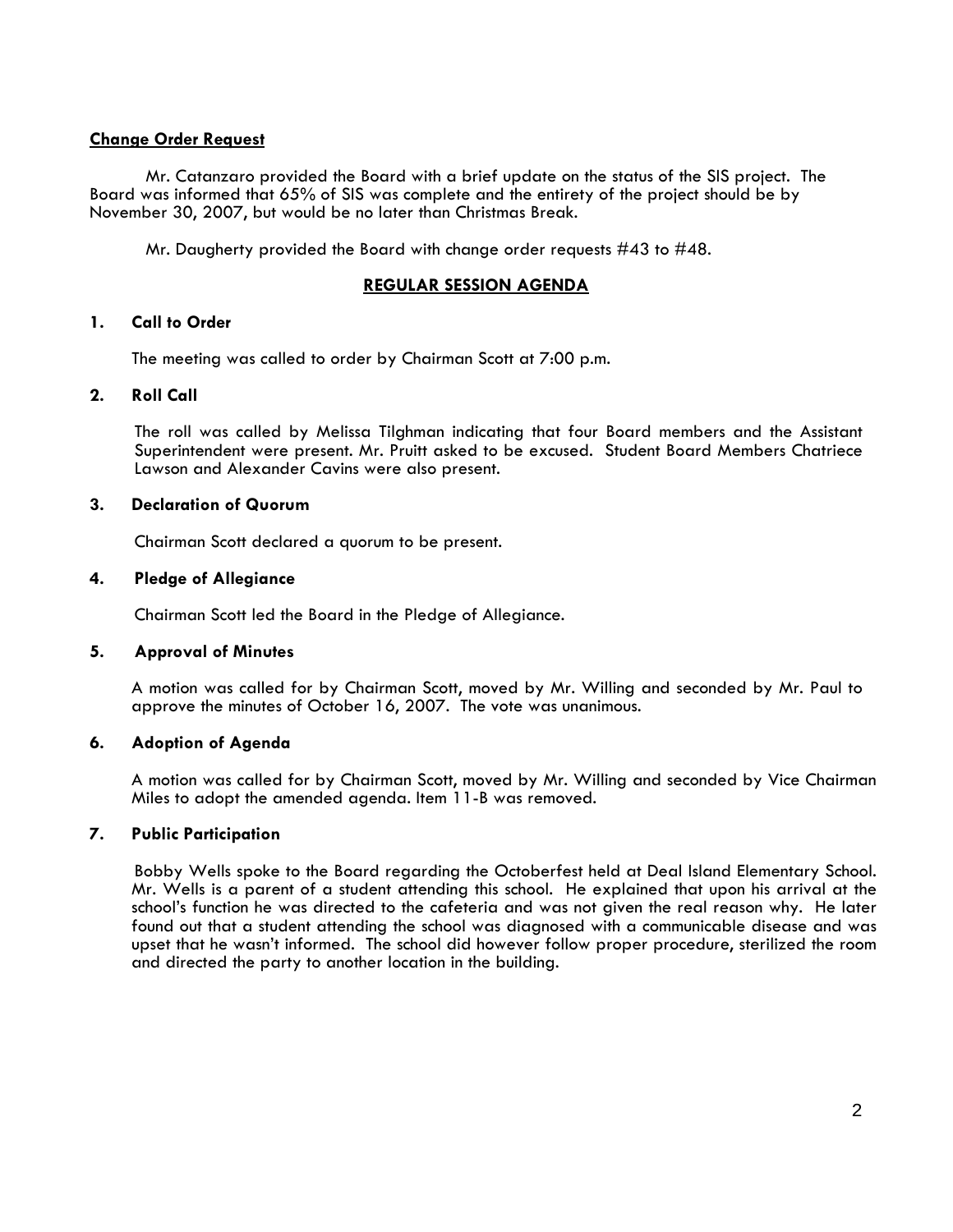# **8**. **Student Board Members' Reports**

 Student Board member Chatriece Lawson provided an informational report on the various activities happening at the northern schools. Lynette Johnson, PAES Dean of Students, had been awarded an Afterschool Program grant and the PAES Community Foundation Grant. Student Board member Alexandar Cavins provided an informational report on the various activities happening at the southern schools. Mr. Cavins reported that the Tawes School and USA skills competition was going well. The "Why Try Program" is going well. The students of CHS received a visit from Captain Willey and the school was on the news for school spirit, 78% of students made credit or honor roll the first quarter, and a Basketball Madness dance will be held on November 30, 2007. Before and afterschool tutoring is provided to all CHS students. The CHS college fair will be held next week, during American Education week, and the annual blood drive is coming up.

# **9. 1927 Somerset County Boar d of Education Annual Report**

Mr. Bloodsworth provided a 1927 SCPS Annual Report. This report was found by Mr. Bloodsworth's 87 year old uncle and listed 75 schools that were once opened in Somerset County. It contained data showing that in 1927 Somerset County Public Schools was third in the State in enrollment. Mr. Bloodsworth was thanked by the Board members.

### **10. Deal Island Elementary School Report**

Mrs. Linamen provided the DIS report. There are only two at-risk students who are in intervention. Volunteer hours have increased significantly. DIS adheres to the PBIS rules even though they are not a PBIS school. 85% of students attended the quarterly incentive. The reptile man was invited to visit students. Mrs. Linamen informed the Board that DIS had received a \$2,000 grant and a \$650 grant award. PTA fundraisers reached approximately \$7200.00. Finally the Board was informed that DIS will be having a Back to School Bash.

During American Education Week a program was held for the veterans and James Benton sang for them.

#### **OLD BUSINESS**

# **11. Facilities Change Order Requests**

A motion was called for by Chairman Scott, moved by Vice Chairman Miles, and seconded by Mr. Willing to approve Mr. Daugherty's change order requests #43 to #48. The vote was unanimous. Mr. Daugherty also announced the Teacher of the Year Recognition on November 15, 2007 and a tour of the new Somerset 6/7 school at 5:30 p.m.

#### **NEW BUSINESS**

#### **12. New Business**

#### **Policies**

Mr. Bloodsworth presented revised Policy 600-21, Attendance/ Enrollment/Eligibility/ Pupil Assignment for the Board's review and study of the policy to vote at next month's meeting. The revision states that Somerset County Public School system employees and University of Maryland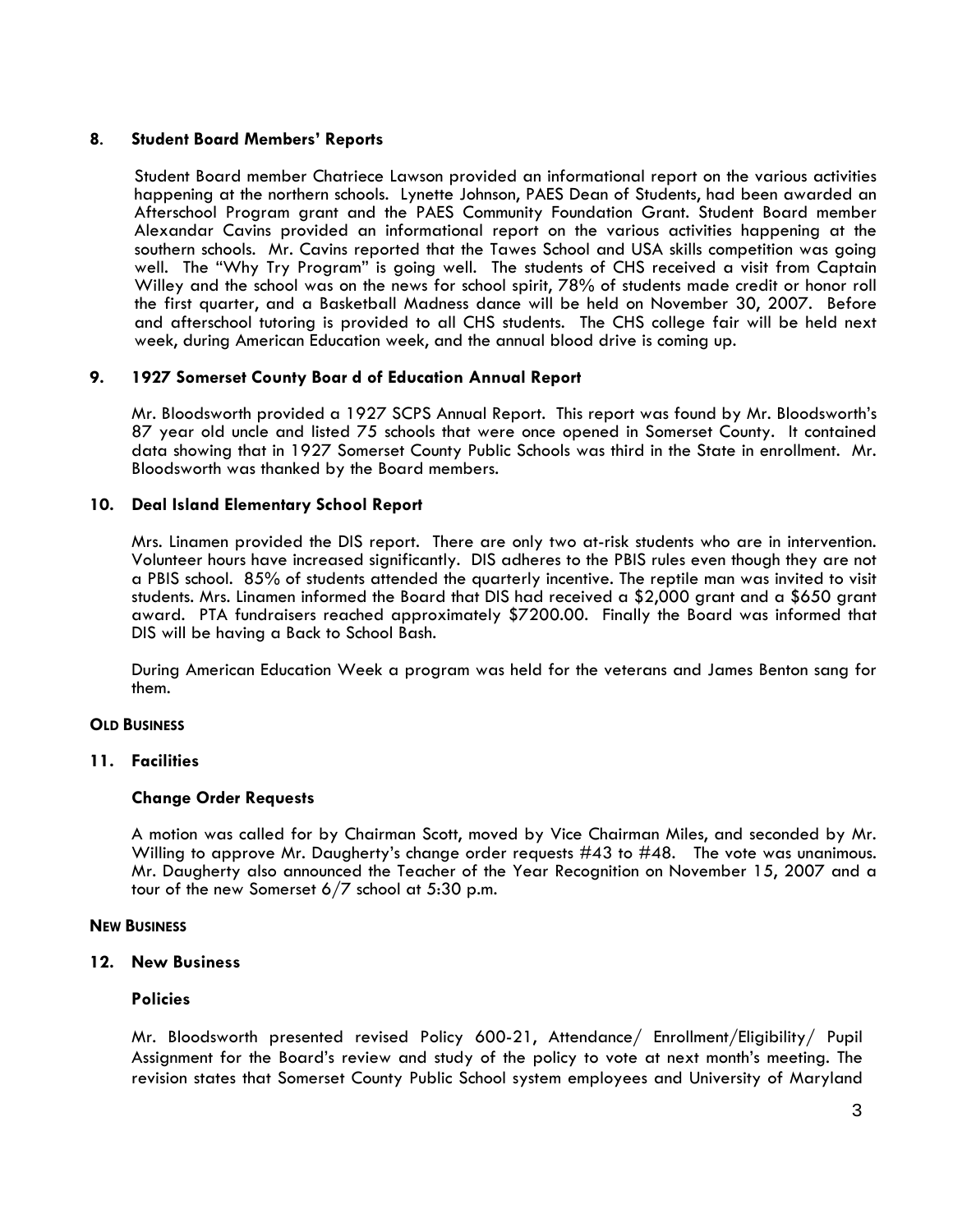Eastern Shore employees who live outside of Somerset County and wish to have grandchildren for whom they provide care attend Somerset County Public Schools in the regular program of education, should write a letter to the Superintendent of Schools requesting permission. Permission is contingent upon Board approval. If permission is granted, tuition will be waived.

### **Human Resources Report**

#### Physician's Assistant Program

Mr. Lawson stated that a memo of understanding was being written stating the agreement in regards to the Physician's Assistant Program. The Board requested a copy of the MOU prior to the next Board meeting. The athletic trainer will supervise the assistant. Betsy Thomas will supervise the assistant at Washington High School.

#### New Hires, Retirees, and Resignations

A motion was called for by Chairman Scott, moved by Mr. Willing and seconded by Mr. Paul to approve Mr. Lawson's Human Resources report. 1) Resignations: Richard Gregg Lee, Deborah Benton; 2) New Hires: Traci Tyler, Terri Milbourne, Victoria Harris; and 3) Reassignments: Tara Thomas. The vote was unanimous.

# **Out of State Travel**

Mr. Lawson provided the employee Out of State Travel to the Board for informational purposes only.

#### **Finance Report**

Monthly Finance and Food Service Reports

Mrs. Miller provided the Board with the monthly finance and food service reports. The Board was informed that the student personnel category was overspent and there could be a transfer request in the future. The Food Service Report showed negative marks, but Mrs. Miller anticipates that they will disappear. Chairman Scott thanked her for the information.

#### **13. Superintendent & Board Member Comments**

Mr. Bloodsworth announced and offered an open invitation to the public and the Board members to attend the schools during American Education Week. He also informed the Board that he would be bringing forward HSA changes. Students must pass the HSA's in order to graduate. They will be given a report of their progress. April Todd's recognition ceremony was announced and will be held Thursday, November 15, 2007.

Mr. Willing announced the lack of time in closed session with Mr. Johnson and invited him to speak in open session. Mr. Johnson spoke to the Board on behalf of the bus contractors and their requests to update the fuel costs adjustments. Mr. Johnson stated that the bus contractors voted to have the sliding scale removed based on incorrect figures that were given to them and that Worcester and Wicomico counties continue to use the sliding scale. Mr. Paul stated that he would like to have the accounting department involved and have the fuel cost adjustments done monthly. Mr. Paul informed Mr. Johnson that he would have a response for him by the December Board meeting. Mr. Willing announced that due to the fact that his father is a bus contractor, he will not vote on this subject.